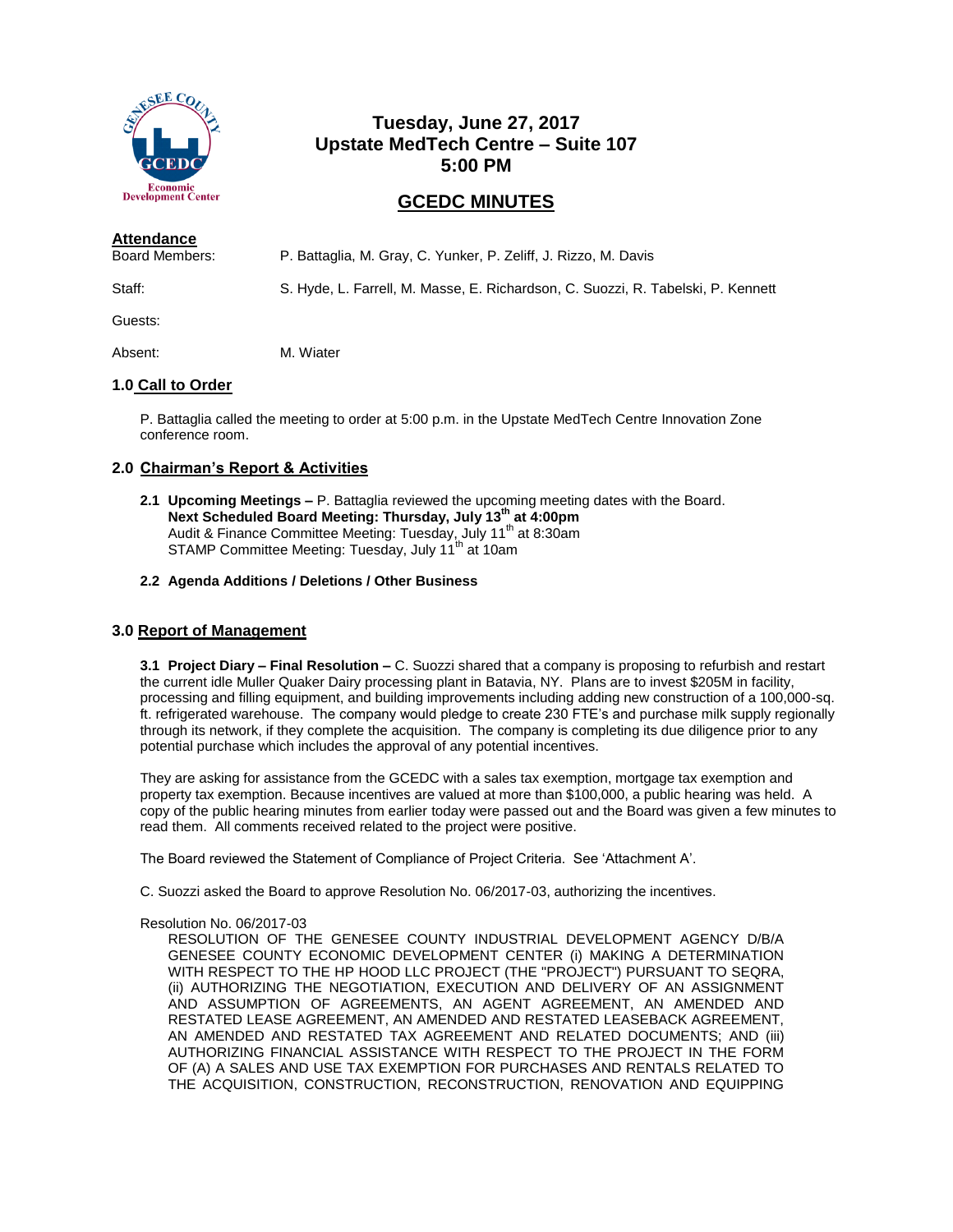OF THE PROJECT, AND (B) A REAL PROPERTY TAX ABATEMENT STRUCTURED THROUGH A TAX AGREEMENT.

**C. Yunker made a motion to approve Project Diary – Final Resolution No. 06/2017-03 as presented; the motion was seconded by P. Zeliff. Roll call resulted as follows:**

| P. Battaglia - | Yes    | C. Yunker - | Yes. |
|----------------|--------|-------------|------|
| M. Wiater -    | Absent | P. Zeliff - | Yes. |
| M. Davis -     | Yes.   | M. Grav -   | Yes  |
| J. Rizzo -     | Yes.   |             |      |

**The item was approved as presented.**

# **4.0 Audit & Finance Committee – M. Gray**

**4.1 Nothing at this time.**

### **5.0 Governance & Nominating Committee – J. Rizzo**

**5.1 Nothing at this time.**

### **6.0 STAMP Committee – P. Zeliff**

**6.1 Nothing at this time.**

### **7.0 Employment & Compensation Committee**

**7.1 Nothing at this time.**

## **8.0 Other Business**

**8.1 Nothing at this time.**

### **9.0 Adjournment**

As there was no further business, J. Rizzo made a motion to adjourn at 5:15p.m., which was seconded by C. Yunker and passed unanimously.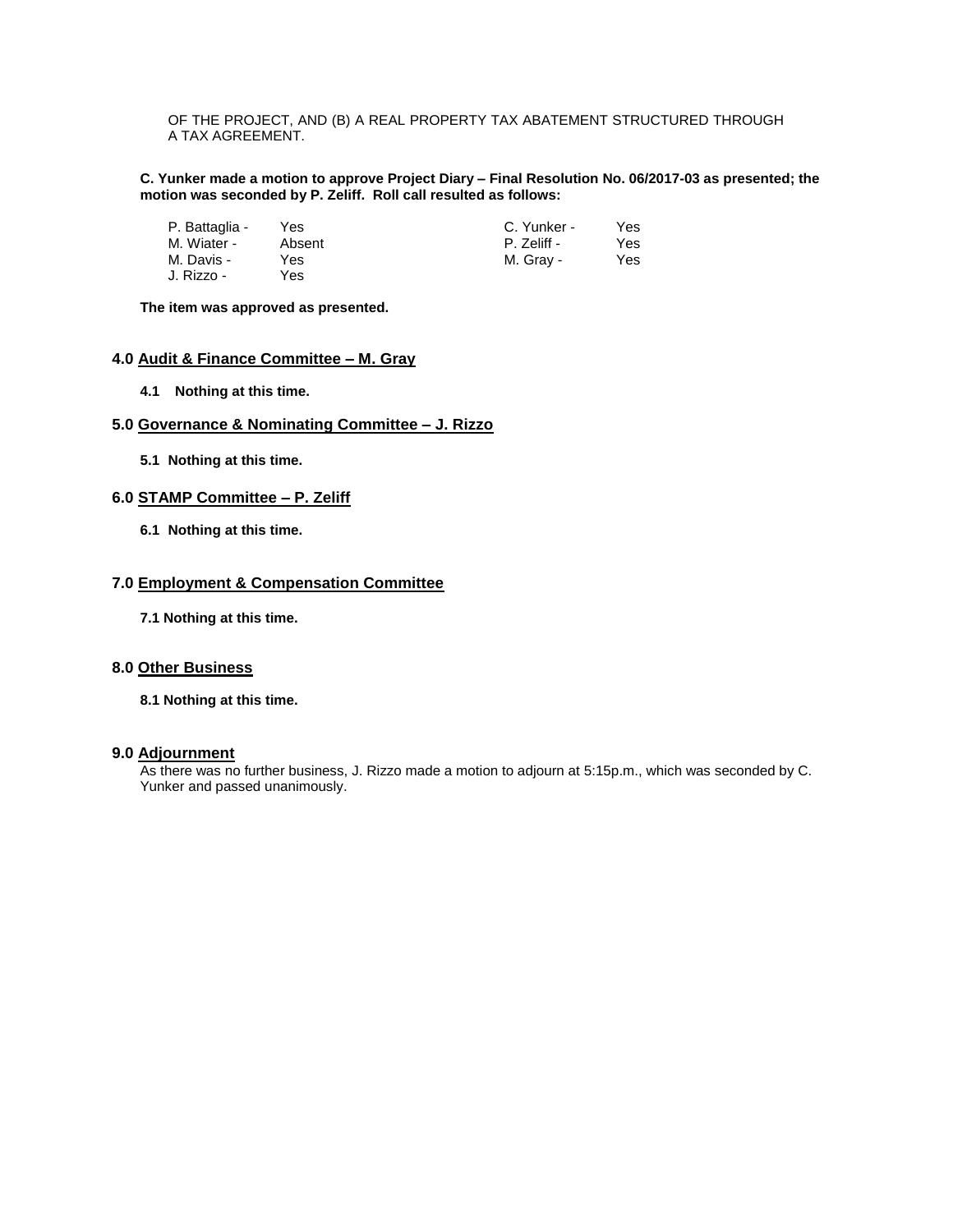

**Attachment A**

**Project Name: Project Dairy**

**Board Meeting Date: June 27, 2017**

# **STATEMENT OF COMPLIANCE OF PROJECT CRITERIA LISTED IN UNIFORM TAX EXEMPTION POLICY (UTEP)**

# **PROJECT DESCRIPTION:**

The company is proposing to refurbish and restart the current idle Muller Quaker Dairy processing plant in Batavia, NY. Plans are to invest \$205 million in facility, processing and filling equipment, building improvements including adding new construction of 100,000 sq. ft. refrigerated warehouse. The company would pledge to create 230 FTE's and purchasing milk supply regionally through its network, if they complete the acquisition. The company is completing its due diligence prior to any potential purchase which includes the approval of any potential incentives.

**Criteria #1 –** The Project pledges to create and/or retain quality, good paying jobs in Genesee County.

**Project details:** The project would pledge to create 230 FTE's at an average salary of \$47,000.

## **Board Discussion: None**

**C. Yunker made a motion to approve the Project Diary – Criteria #1; the motion was seconded by P. Zeliff. Roll call resulted as follows:**

| P. Battaglia - | Yes    | C. Yunker - | Yes |
|----------------|--------|-------------|-----|
| M. Wiater -    | Absent | P. Zeliff - | Yes |
| M. Davis -     | Yes    | M. Gray -   | Yes |
| J. Rizzo -     | Yes    |             |     |

**The item was approved as presented.**

Board Concurrence: **YES** NO If no, state justification:

**Criteria #2-** Completion of the Project will enhance the long-term tax base and/or make a significant capital investment.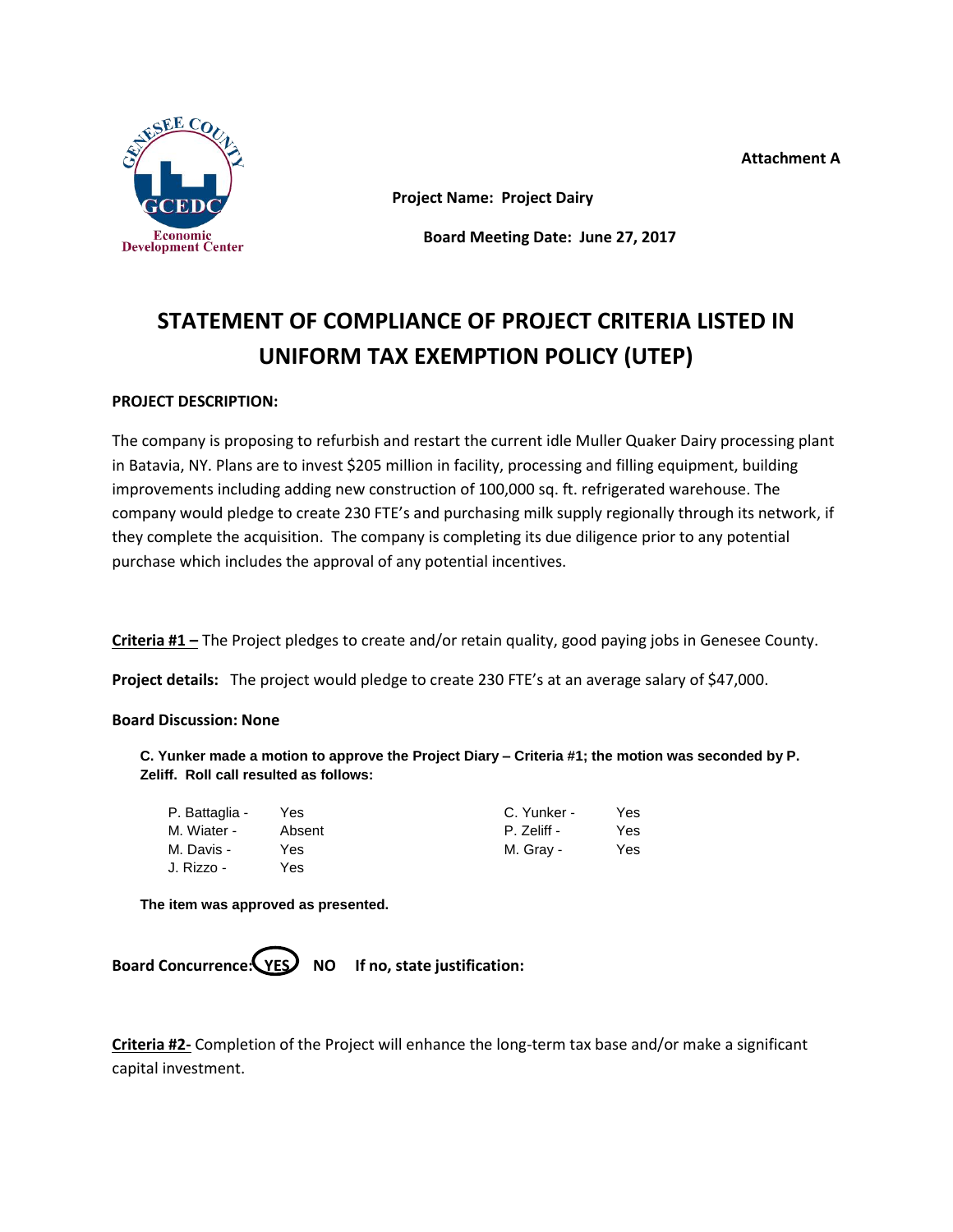**Project details**: The project would enhance long term tax base with the current 363,000 sq. ft. plus expansion of 100,000 sq.ft. and \$205 million in new capital investment.

### **Attachment A**

## **Board Discussion: None**

**M. Gray made a motion to approve the Project Diary – Criteria #2; the motion was seconded by C. Yunker. Roll call resulted as follows:**

| P. Battaglia - | Yes    | C. Yunker - | Yes |
|----------------|--------|-------------|-----|
| M. Wiater -    | Absent | P. Zeliff - | Yes |
| M. Davis -     | Yes    | M. Gray -   | Yes |
| J. Rizzo -     | Yes.   |             |     |

**The item was approved as presented.**

Board Concurrence: (YES) NO If no, state justification:

**Criteria #3-** The Project will contribute towards creating a "liveable community" by providing a valuable product or service that is underserved in Genesee County.

**Project details:** The project would consume large volumes of regional dairy milk output in its production process.

### **Board Discussion: None**

**M. Davis made a motion to approve the Project Diary – Criteria #3; the motion was seconded by P. Zeliff. Roll call resulted as follows:**

| P. Battaglia - | Yes    | C. Yunker - | Yes. |
|----------------|--------|-------------|------|
| M. Wiater -    | Absent | P. Zeliff - | Yes  |
| M. Davis -     | Yes    | M. Gray -   | Yes  |
| J. Rizzo -     | Yes    |             |      |

**The item was approved as presented.**

Board Concurrence: (YES) NO If no, state justification:

**Criteria #4:** The Board will review the Agency's Fiscal and Economic Impact analysis of the Project to determine if the Project will have a meaningful and positive impact on Genesee County. This calculation will include the estimated value of any tax exemptions to be provided along with the estimated additional sources of revenue for municipalities and school districts that the proposed project may provide.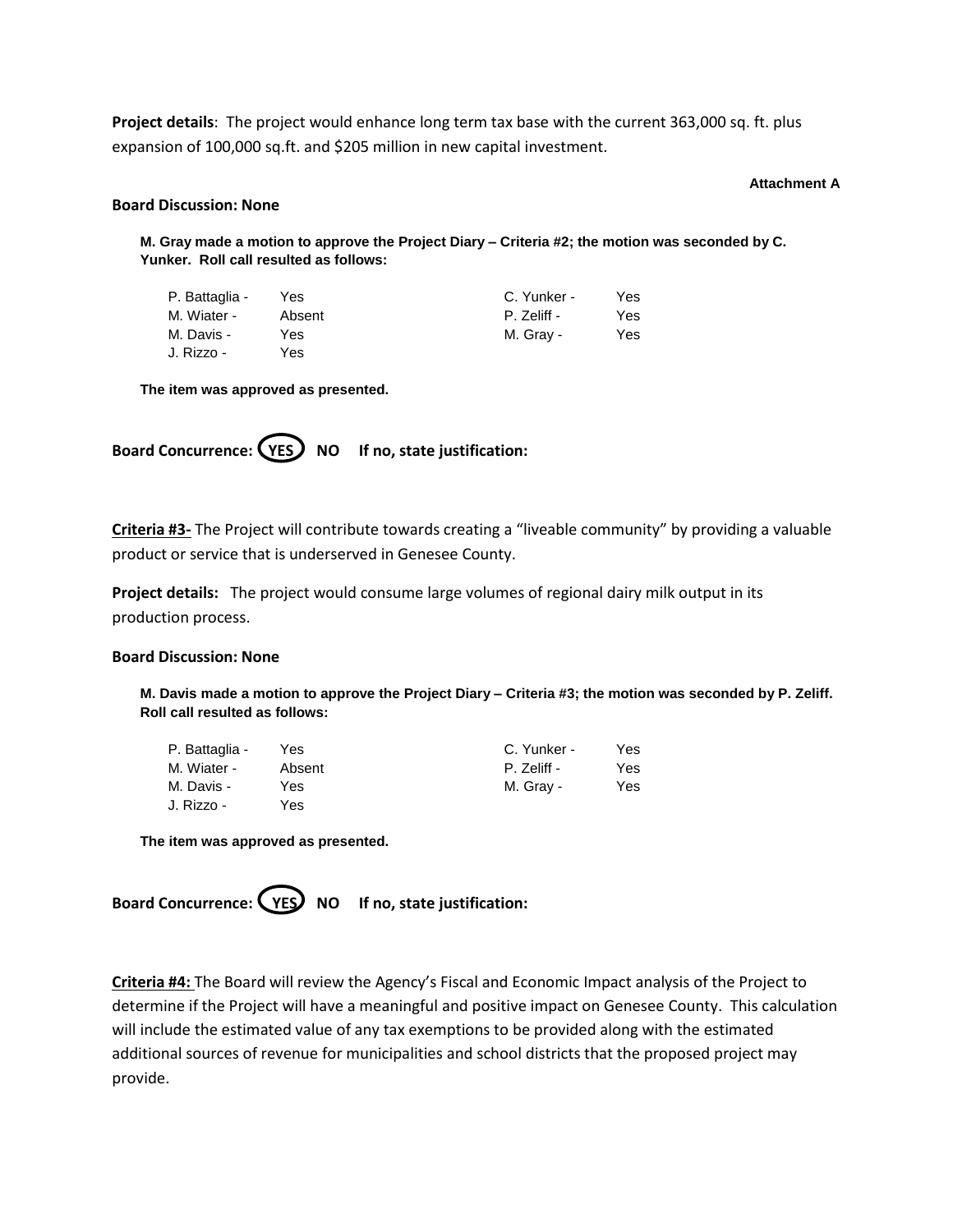**Project details:** For every \$1 of public benefit the company would invest \$45 into the local economy**,**  not including the regional impact of potential local milk purchases.

### **Attachment A**

### **Board Discussion: None**

**C. Yunker made a motion to approve the Project Diary – Criteria #4; the motion was seconded by M. Davis. Roll call resulted as follows:**

| P. Battaglia - | Yes.   | C. Yunker - | Yes |
|----------------|--------|-------------|-----|
| M. Wiater -    | Absent | P. Zeliff - | Yes |
| M. Davis -     | Yes    | M. Gray -   | Yes |
| J. Rizzo -     | Yes    |             |     |

**The item was approved as presented.**

Board Concurrence: (YES ) NO If no, state justification:

**Criteria #5:** The Project is included in one of the Agency's strategic industries: Agri-Business and Food Processing, Manufacturing, Advanced Manufacturing and Nano-Enabled Manufacturing, Life Sciences and Medical Device.

**Project details**: This proposed project would impact the Agri-business and Food Processing industry sector with their local customer base.

### **Board Discussion: None**

**C. Yunker made a motion to approve the Project Diary – Criteria #5; the motion was seconded by M. Davis. Roll call resulted as follows:**

| P. Battaglia - | Yes    | C. Yunker - | Yes |
|----------------|--------|-------------|-----|
| M. Wiater -    | Absent | P. Zeliff - | Yes |
| M. Davis -     | Yes    | M. Gray -   | Yes |
| J. Rizzo -     | Yes    |             |     |

**The item was approved as presented.**

Board Concurrence: (YES) NO If no, state justification:

**Criteria #6:** The Project will give a reasonable estimated timeline for the completion of the proposed project.